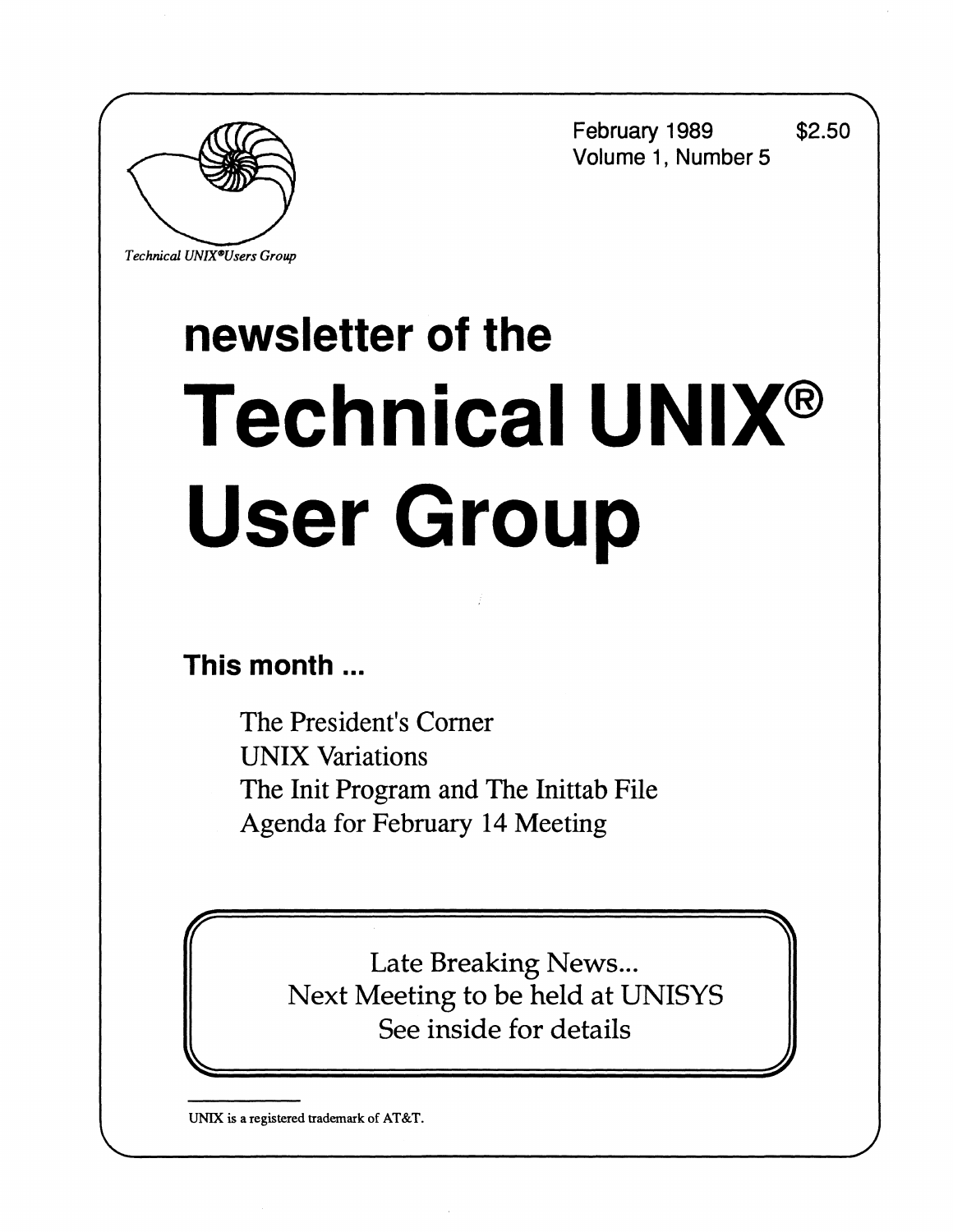### **Song found on a local Bulletin Board**

"Write in C" (To the Melody "Let It Be" by The Beatles)

When I find my code in tons of trouble, K&R they come to me, Speaking words of wisdom, Write in C.

And as the deadline fast approaches And bugs are all that I can see, Somewhere someone whispers Write in C.

> Write in C, write in C, Write in C, yeah, write in C, Don't use Pascal or LOGO, Write in C.

I used to write a lot of FORTRAN, For science it worked flawlessly, Try using it for graphics, You'll write in C.

If you just spent nearly 30 hours Debugging some assembly, Soon you will be glad to Write in C.

Write in C, write in C, Write in C, yeah, write in C, Only WIMPS use BASIC, Write in C.

Write in C, write in C, Write in C, yeah, write in C, Don't even mention COBOL, Write in C.

(Author unknown)

The Technical Unix User Group meets at 7:30 pm the second Tuesday of every month, except July and August The newsletter is mailed to all paid up members 1 week prior to the meeting. Membership dues are \$20 annually and are due at the October meeting. Membership dues are accepted by mail and dues for new members will be pro-rated accordingly.

### **The Executive**

| President: Gilbert Detillieux 261-9146 |                             |              |  |
|----------------------------------------|-----------------------------|--------------|--|
| Vice President: Vacant                 |                             |              |  |
| Treasurer:                             | Gilles Detillieux           | 261-9146     |  |
| Secretary:                             | Susan Zuk (W) 786-8483      |              |  |
| Newletter Editor:                      | Darren Besler (W) 934-5475  |              |  |
|                                        |                             | (H) 254-3392 |  |
| Membership Sec.:                       | Pat Macdonald (W) 474-9870  |              |  |
| Information:                           | Gilbert Detillieux 261-9146 |              |  |
|                                        | Susan Zuk (W) 786-8483      |              |  |
|                                        |                             |              |  |

Technical UNIX User Group P.O. Box 130 Saint-Boniface, Manitoba R2H 3B4

### **Group Information Copyright Policy and Disclaimer**

This newsletter is ©opyrighted by the Technical UNIX User Group. Articles may be reprinted without permission as long as the original author and the Technical UNIX User Group are given credit.

The Technical UNIX User Group, the editor, and contributors of this newsletter do not assume any liability for any damages that may occur as a result of information published in this newsletter.

## **EXAMPLEMENT...**

#### **Meeting Location Change:**

For February's meeting, we will be gathering at UNISYS, 300-1661 Portage Avenue. In order to have an idea of the number of people to expect please RSVP if you are planning on coming out to the meeting. This can be done by phoning Susan Zuk at 786-8483 and leaving a message that you will be attending the meeting. This can be done up until 5:00 pm on Febru**lett** ary 14, 1989 **-** *J*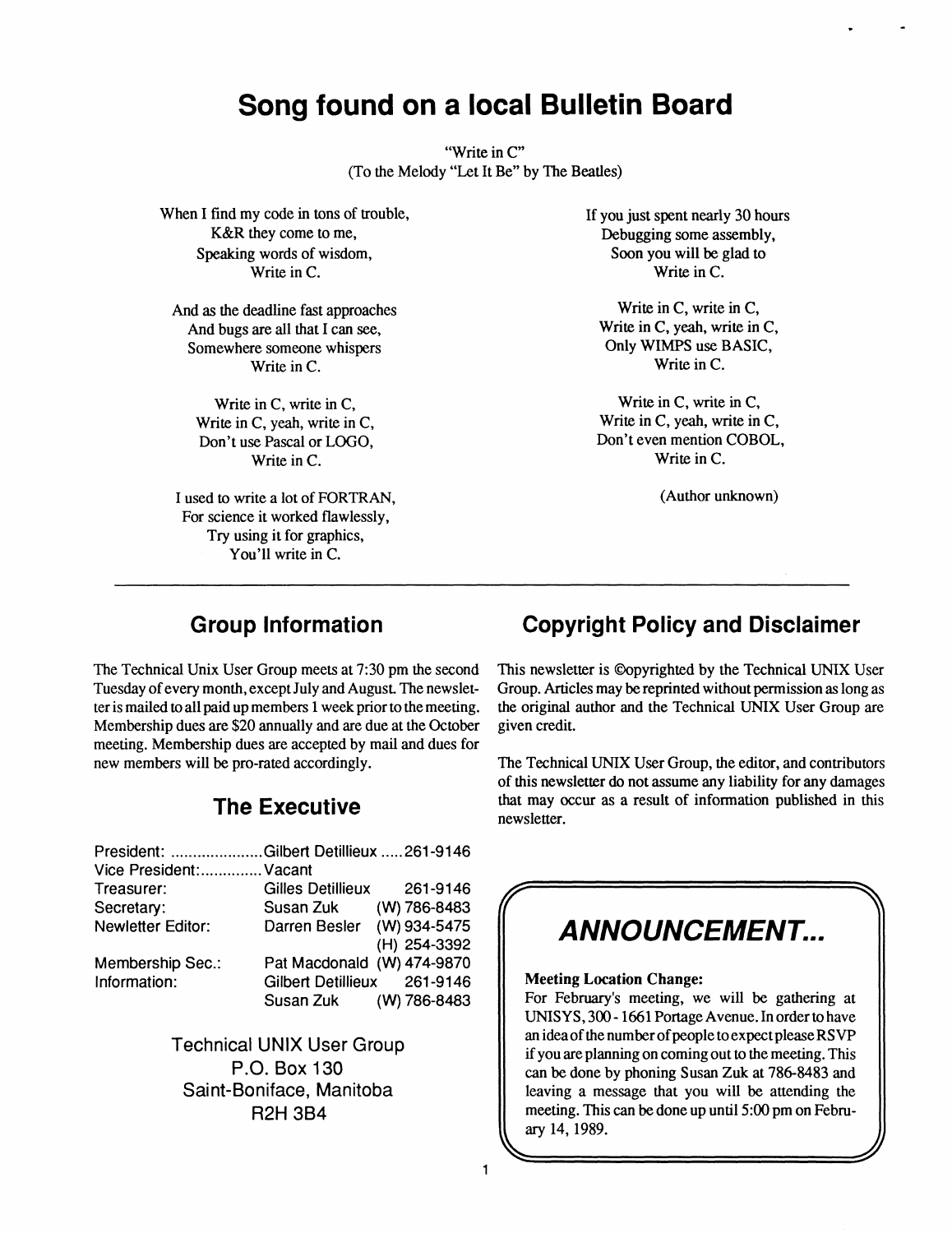### **President's Corner**

*by Gilbert Detillieux, President* 

**Greetings to all fellow snow-bound city dwellers. As I am writing this, we are in the middle of the second blizzard of the month, and I am suffering from the second cold or flu-like virus this month! Ah, but soon it will be spring, so let's all hang in there until the bugs going around are the kind you can step on. Speaking of bugs and viruses...** 

**Virologists and wormologists take note: If last month's article on the Internet Worm and all the press hype surrounding it was not enough to keep you satisfied, you'll love the January issue of Unix Review. There were three articles about (or at least mentioning) the Internet Worm. First, there is a special report by a member of the Berkeley team that cracked the worm. Next, the C Advisor column describes some of the attacks used by the worm, and the program bugs that allowed those attacks; he also gives some hints for practicing defensive C programming. Finally, even the Devil's Advocate discusses the worm with his usual off-beat sense of humor. (Or should that be humour?)** 

**In the same issue of Unix Review, a new column called Daemons and Dragons (cute title) talks about start-up and shutdown procedures on UNIX. You should probably avoid this article if you are just learning this stuff, as it is very misleading. The author discusses, as if they were generally applicable, many things that are particular to the brand of machine he is using. For example, the kernel is loaded from** *Ivmunix,* **rather than the more common /unix; he assumes that the start-up file**  */etc/re***.** *local* **exists on all systems; and so on. Those of you who were at the January workshop know that start-up and shut-down procedures vary greatly from one system to another, and that it is hard to generalize. With that in mind, an article elsewhere in this newsletter describes the** *letclinit* **program and the use of inittab, as they would typically be used on a System V machine. This article will serve as a review of the main topic of the January workshop, for those who couldn't make it to that meeting.** 

**The January workshop on system administration was very lively, like the one in November, and again, we got off course from our original topic of discussion. So it was decided that, for the February meeting, we'll be back at Unisys (300-1661**  Portage, between St. James St. and Route 90) to continue the **system administration workshop. The discussion should be focussed primarily on system accounting and tuning, but as usual, we'll be open to whatever other topics seem to be of interest to everyone at the meeting.** 

**Here again is a list of some of the suggested topics that can be covered at the workshop:** 

- **1. System tuning** 
	- **a) The sar utility (system activity reporting)**
	- **b) Kernel parameters (clists, files, buffers, etc.)**
	- **c) Generating a new system**
	- **d) Error reports**
- **2. System accounting (process, login accounting, etc.)**
- **3. Communications** 
	- **a) Serial terminals (stty, gettydefs, terminfo)**
	- **b) Printer setup (lp, lpadmin, custom interfaces)**
	- **c) UUCP (use, setup, HDB-UUCP)**
	- **d) Networks (Ethernet, token ring, X.25, Usenet)**
- **4. Security (passwords, file permissions, etc.)**

**Apparently, some people had trouble getting into the building at the last meeting because the security guard wasn't at the front desk. (At least, that is what happened to Darren, our editor.) For the next meeting, we will make sure we have someone in the lobby to let you all in; but if you arrive late, you may be out of luck.** 

**Hope to see you at the next meeting (Feb. 14). A happy Valentine's day to all!** 

### **The fortune file**

**This months fortune comes care of Darren Besler.** 

If not controlled, work flows to the competent person until he is submerged.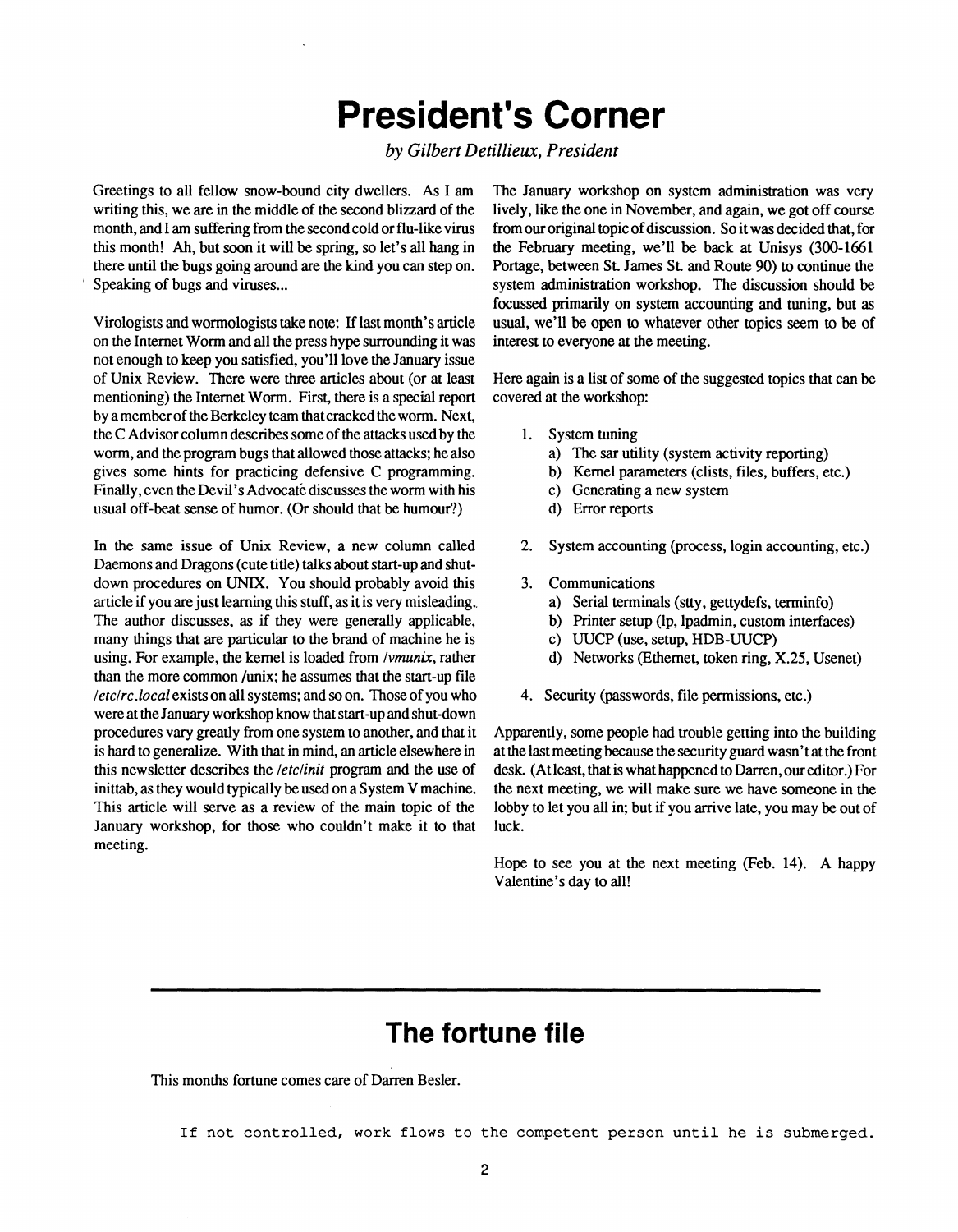### **UNIX Variations**

*by Darren Besler* 

**Since UNIX was born in that AT&T laboratory back in 1969 it has gone through many changes. Here we can mark its 20th birthday and it is just starting to be accepted as a serious contender in the operating system market place. Most operating systems would or should be retiring when they approach that age. UNIX has had time to ferment and age in the backgroud, where extremely dedicated users could initiate changes if they so desired. Even after 20 years, there still isn't a single standard** 

 $\bar{\lambda}$ 

**for the UNIX operating system. Those people who did initiate changes, and could not agree with others, developed their own versions of UNIX. Now we have several committees fighting for a single UNIX that is a standard. Such committees are Open Systems Foundation (OSF) and Unix International Inc.** 

**The following gives a reasonable indication of the eveolution of UNIX and where its stands today.** 

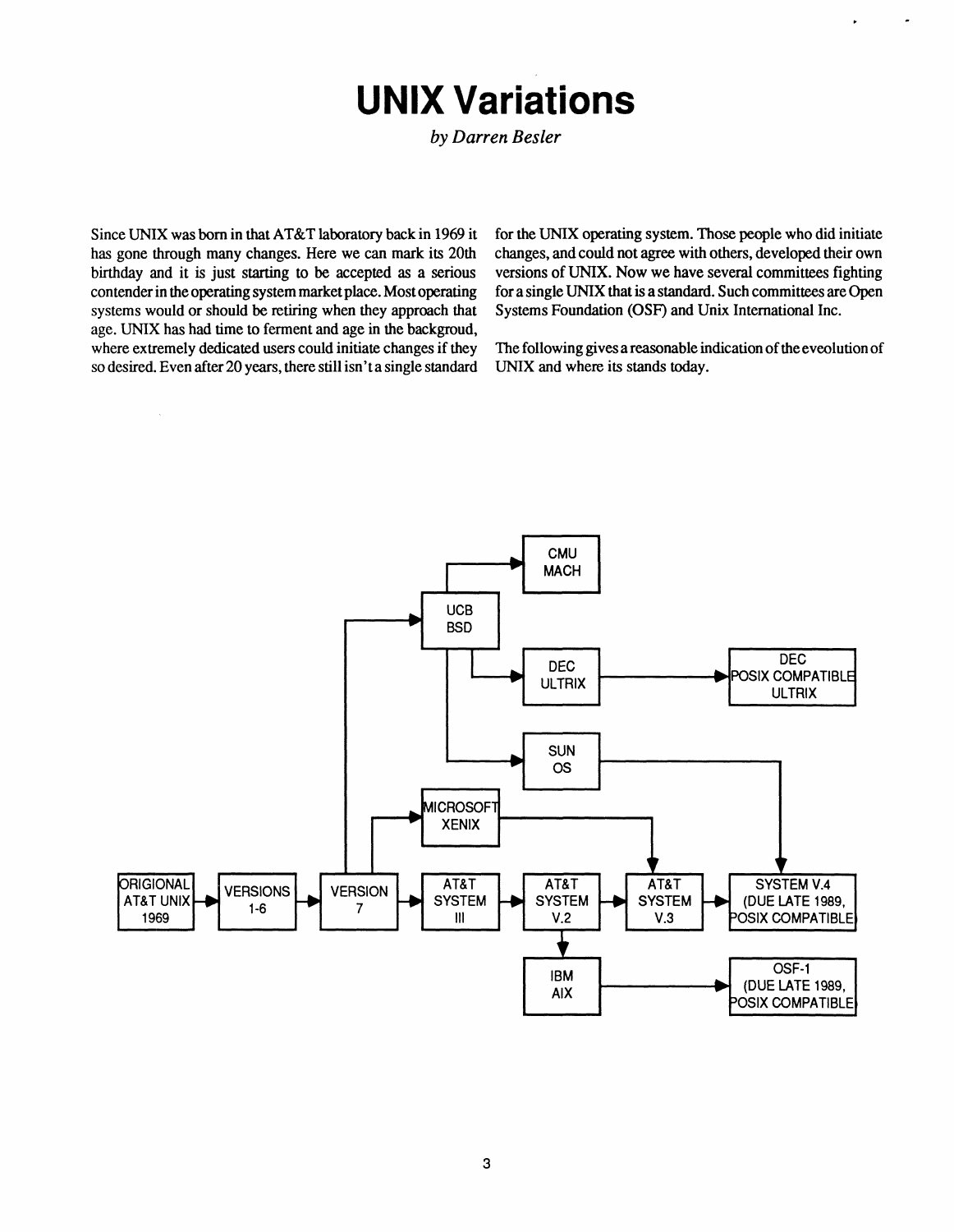### **The Init Program and Inittab File**

*by Gilbert Detillieux* 

Start-up procedures on a UNIX system can be quite difficult to understand at first. This is partly due to the fact that there are a lot of steps, involving a lot of programs that are automatically executed. A further complication is that there is very little standardisation in this area; almost every different brand of machine has different procedures, and there may also be differences from version to version, and site to site. This article will attempt to describe some of the common elements to system start-up on all System V derived machines. This will be applicable to many BSD derived systems as well, but not to XENIX based systems, where the inittab file is not used.

As a UNIX system is started up (or booted), the first thing that happens is a small bootstrap program (usually in ROM), loads a second stage bootstrap program from the disk that contains the UNIX root file system. This bootstrap program will then load the UNIX kernel, usually found in the file *lunix* on the root file system. Once the kernel is loaded and run, it will set up memory and get ready to run other processes. It will then split itself into two processes. Process 0, called the *swapper,* simply executes kernel code to reschedule the other processes from time to time. Process 1 executes a program called *letclinit,* which will be responsible for the rest of the system initialisation.

This *init* program is described in the UNIX manual as "a general process spawner." To be general and flexible, it reads instructions from a file called *letclinittab* to find out what processes it should spawn. This is a text file that can easily be changed to suit your needs. It consists of a series of lines of the following format:

id:level:action:command

The *id* field is a unique identifier of two or more characters; only one such ID should exist for a particular run level (see below), but separate lines with the same ID can exist for different run levels.

The *level* field is a sequence of zero or more digits from 0 to 6 (this maximum may vary from system to system); each such digit is called a run level. Most lines will contain only one such digit. If a line contains more than one such digit, it will apply to each specified run level. If a line has an empty *level* field, it will apply to all run levels.

Run levels are the way init allows the system to run a different set of processes at different times. Init will be at one particular run level at a given time, and will then only run commands that are appropriate for that level. This is typically used to set up two separate modes, called single-user (or maintenance) and multiuser modes. On many systems, run level 1 is designated as

single-user mode, and run level 2 as multi-user, but this can be different on other systems. For instance, the NCR Tower systems use 0 for single-user, and 1 for multi-user.

The *action* field, which follows the level field, tells init how to treat this line, usually telling it how to run the command indicated in the *command* field, which is the rest of the line. Command syntax is that of the Bourne shell; commands can continue onto another line by ending the line with a backslash, and comments can be placed after a command by using a sharp (#) character.

As an example of how an *letclinittab* might be set up, and to explain some of the common actions, listing 1 shows a sample file, which is a simplified version of the *letclinittab* file found on a Masscomp computer.

The first line contains the **initdefault** action. This line tells init that the default run level when init is first run is level 1. If there is no line with the **initdefault** action, init will prompt on the console for an initial run level. Once the run level is set, init will only follow the actions for lines applicable to that run level. In this example, lines containing the digit 1 in the level field, or lines with an empty level field, will be used.

The next line, with the **wait** action, tells init to run the command file *letclrc* whenever it enters run levels 1 or 2, and wait for this to finish before going on. Normally init will start up a command, then go on to the next line without waiting. This *re* file (short for run command) is simply a list of shell commands to perform various start-up activities before allowing logins. On many systems this is only run at level 2, but on the Masscomp, it is run at level 1 as well.

Once the *re* command runs to completion, init will then go on to the next applicable line, the one with the co as the *id* field. This line is actually continued on a second line, as indicated by the backslash at the end of the first line. The combined line, with the respawn action, causes init to run the *env* command to set up several environment variables, then run an interactive shell (the C shell) on the console. The respawn action tells init to start this command, then go on to the next line without waiting; also, whenever this command terminates, init should restart (or respawn) it again.

The only other line which is applicable at level 1 is the line with the up as its *id* field, since it's *level* field is empty. This line starts up the *letclupdate* program, to periodically update the disks, and respawn it if it terminates.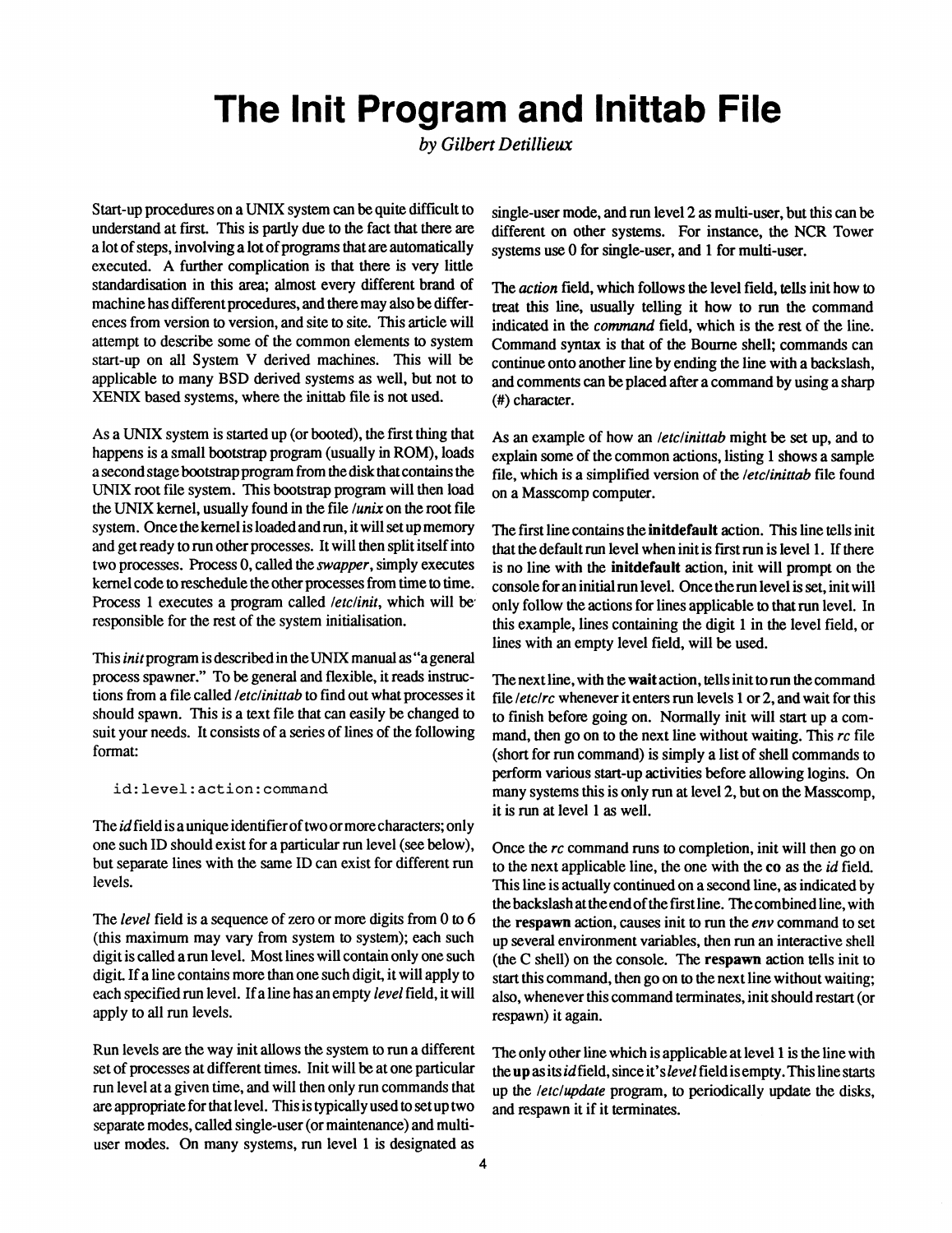The remaining lines are used only at level 2. To get init to switch to that run level, we would issue the *"init 2"* command. In the example, this is done automatically by *letclrc* if the start-up is clean, or it can be typed in at the console if the shell is running. (Note that if *letclrc* changed the run level to 2, init would never get around to running the interactive shell at level 1, since it was waiting for *rc* to terminate.)

In any case, once init is at level 2, it will kill all level 1 processes that are still around, and that are not appropriate for the new level. It will then rerun the *letclrc* command, which will this time do the appropriate start-up for level 2, such as starting up the *letclcron* daemon process. Next, init will run the *Ietelupdate*  command, and several *letclgetty* commands.

These *letclgetty* commands will allow logins on the various terminal ports, and whenever a login or shell session terminates, a new one will be respawned. The line with the **off** action will simply be ignored for now, and any earlier process running with the 01 *id* field will be terminated. By toggling a line between **respawn** and **off** actions, we can selectively enable or disable logins on particular ports. After making any change to the /etc/ *inittab* file, we can force init to reread it and apply the changes by issuing the *"init q"* command. The *letclgetty* command will be covered in more detail in a future article.

The last three lines in the sample *letclinittab* all contain the once action. These commands are run once each time init switches to the applicable run level, and init goes on to the next line without waiting. In the example, these lines start up the TCP/ IP network daemon processes whenever level 2 is entered.

There are also many other valid actions than those used in the sample file, such as *boot* and *bootwait,* for running commands only once at boot time, and *powerfail* and *powerwait,* for running commands to perform power failure recovery. This article cannot hope to cover everything there is to say about init and inittab. To study this topic further, you should probably print out the contents of the *letclinittab* and *letclrc* files on your system, then read up on *init(lM) orinit(8),and inittab(5)* in your UNIX manuals.

```
Listing 1: Sample /etc/inittab file.
```

```
is:1:initdefault: 
re:12:wait:/etc/rc l>/dev/console 2>&1 #run com 
co:1:respawn:/bin/env HOME=/ LOGNAME=root \ 
PATH=:/bin:/etc:/usr/bin /bin/csh<>/dev/console >&0 2>&0
up::respawn:/etc/update 
00:2:respawn:/etc/getty ttyO 9600 
01:2:off:/etc/getty ttyl 9600 
02:2:respawn:/etc/getty tty2 1200 
04:2:respawn:/etc/getty tty4 9600 
nd:2:once:/etc/net/netd 2>/usr/adm/netd.log 
wd:2:once:/etc/net/rwhod 2>/usr/adm/rwhod.log 
td:2:once:/etc/net/talkd 2>/usr/adm/talkd.log
```

```
AAAAAAAAAAA
```
### **A Whereis Command**

*Contributed by Kirk Marat* 

[Ed. The following is a shell script which Kirk found on his UNIX system from Briiker Analylische Messtechnik, GMBH, Karlsrube, West Germany.]

```
# Whereis: Descend a directory hierarchy and find "where is the file" 
# 
# Author: Martin Doerr 25/8/85 
case $# in 
      1) find . -depth \setminus ( -name \ $1 -print);
      3) find $3 -depth \( -name $1 -print \) ;;
      *) echo wrong usage: 'whereis fl' or 'whereis fl in dir2'
```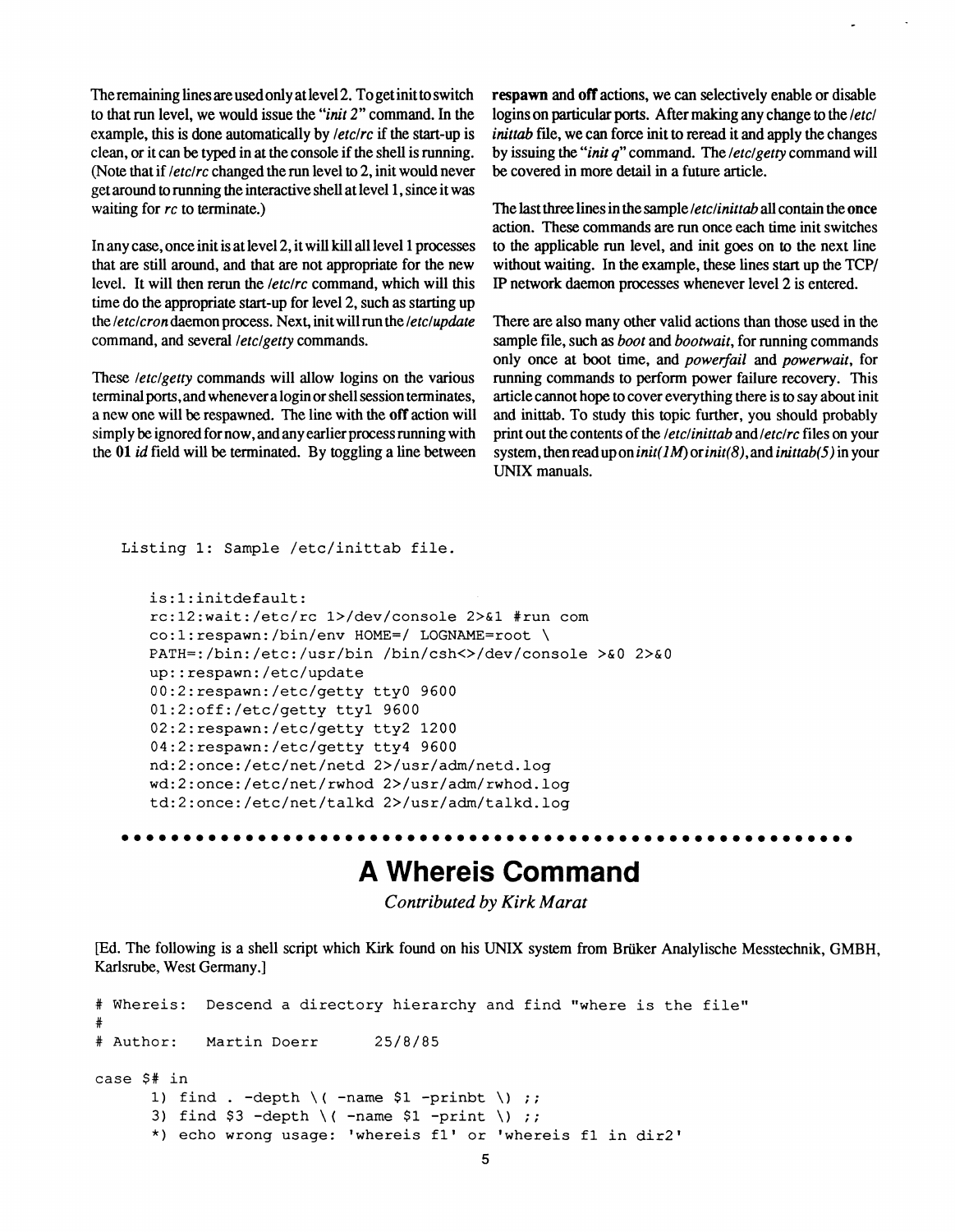

### **Minutes From the Business Meeting January 10,1989**

#### **1. Minutes:**

**CLARIFICATION from the November Minutes:** 

**Point 4 line read: The group name TUUG (Technical UNIX User Group) has been registered as a non-profit group and is registered for three years at which time it is renewable.** 

**Point 4 should read: The group name TUUG (Technical UNIX User Group) has been registered by way of a name notation and is registered for three years at which time is renewable.** 

Point 5 line read: The official name of the UNIX group will be TUUG (Technical UNIX User Group).

**Point 5 should read: The official name of the newsletter will be "Newsletter of the Technical UNIX User Group".** 

**MOTION : (Susan Zuk) The minutes from the November 8th, 1988 meeting be approved.** 

**SECONDED: (Peter Somers)** 

**In Favour: 12 Opoosed: 0 Carried** 

#### **2. Membership Dues:**

**Four new members joined today which gives us a paid membership of 22. Membership receipts (for members just joining) will be mailed out with the February newsletter.** 

**The subject of giving our membership list out to companies or other interested parties was brought to the table by Pat Macdonald. To control this request in the future a motion was made.** 

**MOTION : (Pat Macdonald) Membership forms will be created in time for next year's enrollment. Membership forms will include a question asking members if they would allow their addresses to be given out to companies and/or other groups.** 

**SECONDED: (Grant Madison)** 

**Approved: 12 Opoosed: 0 Carried** 

**MOTION: (Paul Hope) For the interim period, the group willl give out its membership list as long as it only goes to the requesting party and no further. The recipient may only contact the members by mail (not phone or in person) and phone numbers will not be provided.** 

**SECONDED: (Pat Macdonald)** 

**Approved: 12 Opoosed: 0 Carried** 

**A bulletin board was discussed and Paul Hope and Kirk Marat are to pursue the subject.** 

**3. Newsletters:** 

**No report was made.**